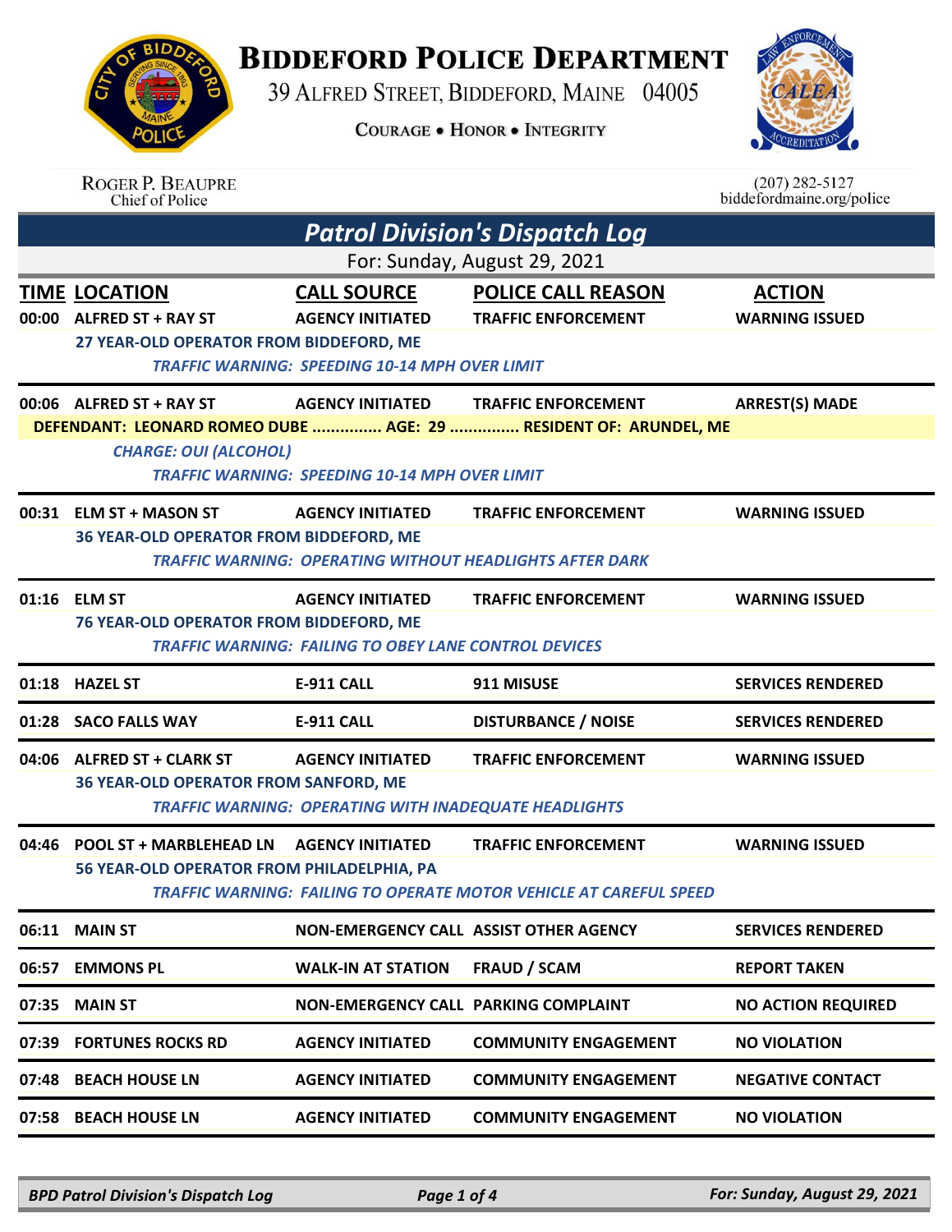| <b>TIME LOCATION</b><br>08:24 BRADBURY ST                     | <b>CALL SOURCE</b><br><b>NON-EMERGENCY CALL SUSPICION</b> | <b>POLICE CALL REASON</b>          | <b>ACTION</b><br><b>SERVICES RENDERED</b> |
|---------------------------------------------------------------|-----------------------------------------------------------|------------------------------------|-------------------------------------------|
| 08:28 GREEN ST                                                | <b>E-911 CALL</b>                                         | 911 MISUSE                         | <b>SERVICES RENDERED</b>                  |
| 09:12 WILLIAMS CT                                             | <b>AGENCY INITIATED</b>                                   | <b>COMMUNITY ENGAGEMENT</b>        | <b>SERVICES RENDERED</b>                  |
| 09:17 ALFRED ST                                               | <b>AGENCY INITIATED</b>                                   | <b>DOMESTIC COMPLAINTS</b>         | <b>REPORT TAKEN</b>                       |
| 09:30 MAIN ST                                                 | <b>AGENCY INITIATED</b>                                   | <b>COMMUNITY ENGAGEMENT</b>        | <b>NO VIOLATION</b>                       |
| 10:17 MITCHELL LN                                             | <b>NON-EMERGENCY CALL BOLO</b>                            |                                    | <b>NEGATIVE CONTACT</b>                   |
| 10:24 ALFRED ST                                               | <b>NON-EMERGENCY CALL BOLO</b>                            |                                    | <b>NEGATIVE CONTACT</b>                   |
| 11:04 FORTUNES ROCKS RD                                       | <b>AGENCY INITIATED</b>                                   | <b>COMMUNITY ENGAGEMENT</b>        | <b>SERVICES RENDERED</b>                  |
| 11:09 ELM ST                                                  | NON-EMERGENCY CALL TRESPASSING                            |                                    | <b>NEGATIVE CONTACT</b>                   |
| 11:11 PEARL ST                                                | <b>AGENCY INITIATED</b>                                   | <b>MENTAL ILLNESS CASES</b>        | <b>SERVICES RENDERED</b>                  |
| 11:14 SUMMER ST                                               | NON-EMERGENCY CALL DISTURBANCE / NOISE                    |                                    | <b>SERVICES RENDERED</b>                  |
| 11:19 BEACH HOUSE LN                                          | <b>AGENCY INITIATED</b>                                   | <b>COMMUNITY ENGAGEMENT</b>        | <b>NO VIOLATION</b>                       |
| <b>11:20 MAIN ST</b>                                          | NON-EMERGENCY CALL PARKING COMPLAINT                      |                                    | <b>VEHICLE TOWED</b>                      |
| 11:27 SPRUCE ST                                               | NON-EMERGENCY CALL OUT FOR FOLLOW UP                      |                                    | <b>SERVICES RENDERED</b>                  |
| 11:45 EMMONS PL                                               | <b>AGENCY INITIATED</b>                                   | <b>OUT FOR FOLLOW UP</b>           | <b>NEGATIVE CONTACT</b>                   |
| 11:51 HAZEL ST                                                | <b>E-911 CALL</b>                                         | <b>DISTURBANCE / NOISE</b>         | <b>SERVICES RENDERED</b>                  |
| 12:17 ALFRED ST                                               | NON-EMERGENCY CALL FRAUD / SCAM                           |                                    | <b>REPORT TAKEN</b>                       |
| 12:22 ELM ST                                                  | <b>E-911 CALL</b>                                         | <b>VEHICLE CRASH - POLICE ONLY</b> | <b>STATE FORM TAKEN</b>                   |
| 12:32 AUTUMN LN + MOUNTAIN R NON-EMERGENCY CALL CHECK WELFARE |                                                           |                                    | <b>SERVICES RENDERED</b>                  |
| 12:40 MIDDLE ST                                               | E-911 CALL                                                | <b>ASSAULT</b>                     | <b>REPORT TAKEN</b>                       |
| 13:15 MT VERNON ST                                            | <b>NON-EMERGENCY CALL SUSPICION</b>                       |                                    | <b>GONE ON ARRIVAL</b>                    |
| 13:41 MAIN ST                                                 | <b>AGENCY INITIATED</b>                                   | <b>COMMUNITY ENGAGEMENT</b>        | <b>NO VIOLATION</b>                       |
| 13:42 JEFFERSON ST + MAIN ST                                  | E-911 CALL                                                | <b>THEFT</b>                       | <b>REPORT TAKEN</b>                       |
| 14:24 HILL ST                                                 | <b>E-911 CALL</b>                                         | <b>DISTURBANCE / NOISE</b>         | <b>NEGATIVE CONTACT</b>                   |
| 15:03 SUMMER ST                                               | <b>WALK-IN AT STATION</b>                                 | <b>ASSAULT</b>                     | <b>REPORT TAKEN</b>                       |
| <b>16:02 MAIN ST</b>                                          | <b>NON-EMERGENCY CALL CHECK WELFARE</b>                   |                                    | <b>NO ACTION REQUIRED</b>                 |
| 16:08 HIGH ST                                                 | E-911 CALL                                                | <b>DOMESTIC COMPLAINTS</b>         | <b>REPORT TAKEN</b>                       |
| 16:21 ELM ST                                                  | NON-EMERGENCY CALL ANIMAL COMPLAINT                       |                                    | <b>SERVICES RENDERED</b>                  |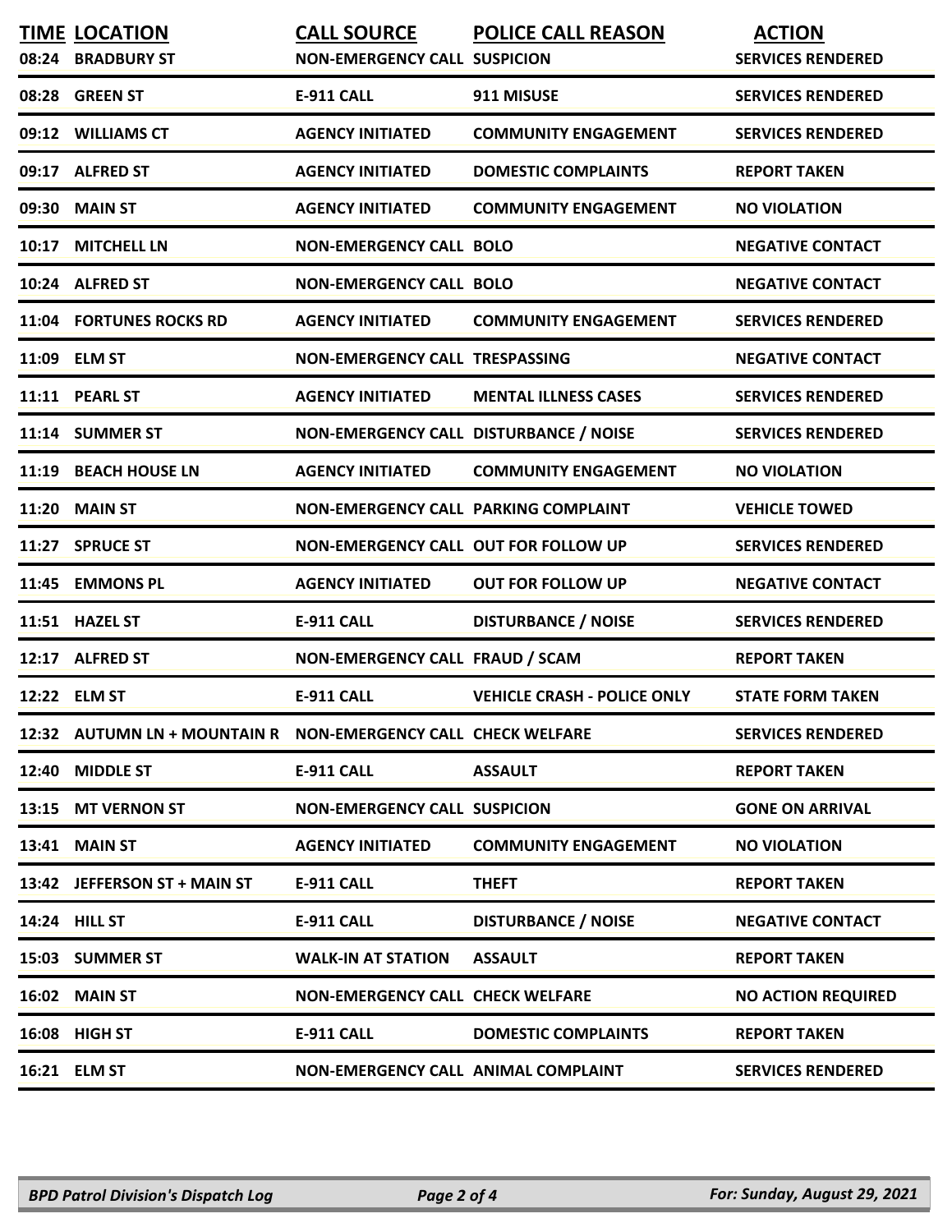|       | <b>TIME LOCATION</b><br>16:34 ELM ST                                                                                                                                                                                                                                                                           | <b>CALL SOURCE</b><br><b>AGENCY INITIATED</b>                                           | <b>POLICE CALL REASON</b><br><b>TRAFFIC ENFORCEMENT</b>                                                        | <b>ACTION</b><br><b>WARNING ISSUED</b> |
|-------|----------------------------------------------------------------------------------------------------------------------------------------------------------------------------------------------------------------------------------------------------------------------------------------------------------------|-----------------------------------------------------------------------------------------|----------------------------------------------------------------------------------------------------------------|----------------------------------------|
|       | 86 YEAR-OLD OPERATOR FROM ALTADENA, CA                                                                                                                                                                                                                                                                         | <b>TRAFFIC WARNING: FAILING TO OBEY RED TRAFFIC LIGHT</b>                               |                                                                                                                |                                        |
|       | 16:52 ALFRED ST                                                                                                                                                                                                                                                                                                | NON-EMERGENCY CALL DISTURBANCE / NOISE                                                  |                                                                                                                | <b>UNFOUNDED</b>                       |
|       | <b>16:56 LESTER B ORCUTT BLVD</b>                                                                                                                                                                                                                                                                              | <b>AGENCY INITIATED</b>                                                                 | <b>COMMUNITY ENGAGEMENT</b>                                                                                    | <b>SERVICES RENDERED</b>               |
|       | 17:09 PROSPECT ST + CLARENDON                                                                                                                                                                                                                                                                                  | <b>E-911 CALL</b>                                                                       | <b>JUVENILE OFFENSES</b>                                                                                       | <b>SERVICES RENDERED</b>               |
|       | 17:28 BRADBURY ST + KID CIR                                                                                                                                                                                                                                                                                    | NON-EMERGENCY CALL ANIMAL COMPLAINT                                                     |                                                                                                                | <b>NO VIOLATION</b>                    |
| 18:15 | <b>BERNARD AVE</b>                                                                                                                                                                                                                                                                                             | <b>E-911 CALL</b>                                                                       | <b>ASSIST: MEDICAL</b>                                                                                         | <b>TRANSPORT TO HOSPITAL</b>           |
|       | 18:33 OLD DOGS LN                                                                                                                                                                                                                                                                                              | <b>NON-EMERGENCY CALL SUSPICION</b>                                                     |                                                                                                                | <b>SERVICES RENDERED</b>               |
| 18:49 | <b>MAIN ST</b>                                                                                                                                                                                                                                                                                                 | <b>AGENCY INITIATED</b>                                                                 | <b>TRAFFIC ENFORCEMENT</b>                                                                                     | <b>NO VIOLATION</b>                    |
|       | 18:54 WILLETT ST                                                                                                                                                                                                                                                                                               | <b>E-911 CALL</b>                                                                       | <b>ASSIST: MEDICAL   ECHO LEVEL</b>                                                                            | <b>TRANSPORT TO HOSPITAL</b>           |
|       | 18:57 MAIN ST<br><b>CHARGE: WARRANT ARREST</b>                                                                                                                                                                                                                                                                 | <b>RADIO</b>                                                                            | <b>WARRANT ARREST</b><br>DEFENDANT: KEVIN GILPATRICK HAMILTON  AGE: 29  RESIDENT OF: SACO, ME                  | <b>ARREST(S) MADE</b>                  |
|       | 19:19 MAIN ST + ELM ST                                                                                                                                                                                                                                                                                         | <b>NON-EMERGENCY CALL CHECK WELFARE</b>                                                 |                                                                                                                | <b>GONE ON ARRIVAL</b>                 |
|       | 19:51 ALFRED ST + BARRA RD<br><b>30 YEAR-OLD OPERATOR FROM BIDDEFORD, ME</b>                                                                                                                                                                                                                                   | <b>AGENCY INITIATED</b><br><b>TRAFFIC WARNING: OPERATING WITH INADEQUATE HEADLIGHTS</b> | <b>TRAFFIC ENFORCEMENT</b>                                                                                     | <b>WARNING ISSUED</b>                  |
|       | 20:21 BOULDER WAY                                                                                                                                                                                                                                                                                              | NON-EMERGENCY CALL DISTURBANCE / NOISE                                                  |                                                                                                                | <b>SERVICES RENDERED</b>               |
|       | 21:19 SOUTH ST                                                                                                                                                                                                                                                                                                 | <b>E-911 CALL</b>                                                                       | <b>DISTURBANCE / NOISE</b>                                                                                     | <b>SERVICES RENDERED</b>               |
|       | 22:15 SOUTH ST                                                                                                                                                                                                                                                                                                 | E-911 CALL                                                                              | <b>DISTURBANCE / NOISE</b>                                                                                     | <b>SERVICES RENDERED</b>               |
|       | <b>22:28 MAIN ST</b>                                                                                                                                                                                                                                                                                           | NON-EMERGENCY CALL DISTURBANCE / NOISE                                                  |                                                                                                                | <b>SERVICES RENDERED</b>               |
|       | 22:38 WEST ST                                                                                                                                                                                                                                                                                                  | E-911 CALL                                                                              | <b>ALARM - POLICE</b>                                                                                          | <b>BUILDING CHECK/SECURE</b>           |
|       | 23:05 PROSPECT ST                                                                                                                                                                                                                                                                                              | NON-EMERGENCY CALL TRESPASSING                                                          |                                                                                                                | <b>REPORT TAKEN</b>                    |
|       | 23:13 MAIN ST                                                                                                                                                                                                                                                                                                  | <b>RADIO</b>                                                                            | <b>VEHICLE CRASH - POLICE ONLY</b>                                                                             | <b>STATE FORM TAKEN</b>                |
|       | 23:30 ALFRED ST                                                                                                                                                                                                                                                                                                |                                                                                         | <b>NON-EMERGENCY CALL MENTAL ILLNESS CASES</b>                                                                 | <b>SERVICES RENDERED</b>               |
|       | 23:34 RAYMOND ST                                                                                                                                                                                                                                                                                               |                                                                                         | NON-EMERGENCY CALL ASSIST OTHER AGENCY<br>DEFENDANT: RAFAEL JUNIOR OCASIO  AGE: 34  RESIDENT OF: BIDDEFORD, ME | <b>SUMMONS ISSUED</b>                  |
|       | <b>CHARGE: OPERATE VEHICLE WITHOUT LICENSE</b><br><b>TRAFFIC CITATION: DRINKING IN A MOTOR VEHICLE</b><br><b>TRAFFIC CITATION: FAILING TO PRODUCE EVIDENCE OF VEHICLE INSURANCE</b><br><b>TRAFFIC CITATION: INADEQUATE TIRES - 1 TIRE</b><br>TRAFFIC WARNING: OPERATE VEHICLE W/O VALID INSPECTION CERTIFICATE |                                                                                         |                                                                                                                |                                        |
|       | 23:34 MORIN ST                                                                                                                                                                                                                                                                                                 | <b>NON-EMERGENCY CALL ALARM - POLICE</b>                                                |                                                                                                                | <b>BUILDING CHECK/SECURE</b>           |

*BPD Patrol Division's Dispatch Log Page 3 of 4 For: Sunday, August 29, 2021*